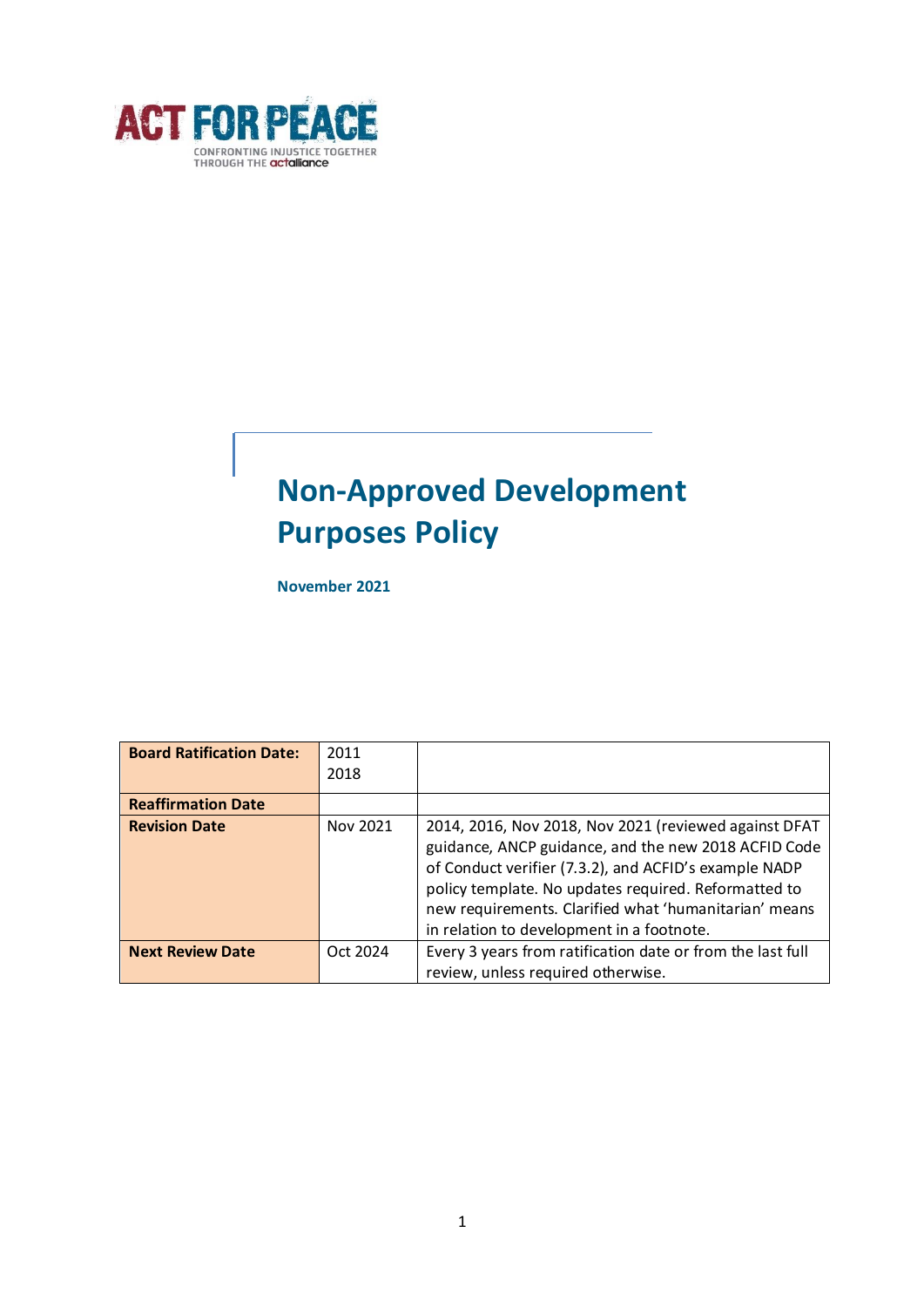#### **1. Policy statement**

Act for Peace is the international humanitarian agency of the National Council of Churches in Australia, formed to provide humanitarian and development assistance. Act for Peace is committed to ensuring that our humanitarian and development work is consistent with our vision, mission, and values and informed by our development philosophy, humanitarian principles, including neutrality and impartiality, and our human rights-based approach. Act for Peace is not called to evangelise, provide welfare, or support political agendas and has no mandate to engage in such activities.

In the delivery of this mission, it is important to understand the distinction between 'development activities' and 'non-development activities' to ensure clear separation between the two and the appropriate treatment of each:<sup>1</sup>

- *'Development activities' are those which incorporate principles of participation, empowerment, equity, non-discrimination, accountability and sustainability. These principles are embedded within Act for Peace's policies and approach*
- *'Non-development Activities' include welfare, evangelistic and political activities and are prohibited within Act for Peace. These are defined below in the guidance notes. These activities are not in accordance with the development intentions of Act for Peace development programming and are not considered to be 'Recognised Development Expenditure' (RDE) or acceptable for receipt of funding derived from Tax Deductible gifts.<sup>2</sup>*

### **2. Objectives:**

The purpose of this policy is to ensure that:

- 1) Act for Peace calculates its registered development expenditure in strict compliance with the Department of Foreign Affairs and Trade (DFAT) guidelines for calculating Registered Development Expenditure (RDE),<sup>3</sup> and no other guidance and/or policy, as per Act for Peace's obligation under its DFAT Head Agreement and Grant Agreement. This includes, but is not limited to, ensuring that the three forms of non-development activities (welfare, evangelism and politics) defined by DFAT are not calculated as RDE.<sup>4</sup>
- 2) Act for Peace does not provide any support for non-development purposes as defined by DFAT<sup>5</sup> as per our long-standing commitment set out in this policy. This is an agency choice reflecting Act for Peace's view that welfare, evangelism and political support are not legitimate development purposes. Providing welfare does not accord with our rights-based approach or our sustainable development policy. As an ecumenical aid and development agency, which is not affiliated with a particular church, we have no mandate to support evangelical activities. We also subscribe to humanitarian principles, namely impartiality and

 $1$  Noting that humanitarian activities are designed to provide for short-term 'emergency needs' (i.e. the immediate humanitarian assistance and protection needs of crisis-affected communities) and as such are not considered 'welfare' under the DFAT definition of welfare below and so are eligible for RDE providing they do not breach this policy.

<sup>&</sup>lt;sup>2</sup> [ACFID Code of Conduct Program Principles B1.5-Non-Development Activity](https://acfid.asn.au/content/b15-non-development-activity)

<sup>&</sup>lt;sup>3</sup> Recognised Development Expenditure Explanatory Notes, Revised 2019, DFAT

<sup>&</sup>lt;sup>4</sup> See section 5. A., Recognised Development Expenditure Explanatory Notes, Revised 2019, DFAT

<sup>5</sup> Recognised Development Expenditure Explanatory Notes, Revised 2019, DFAT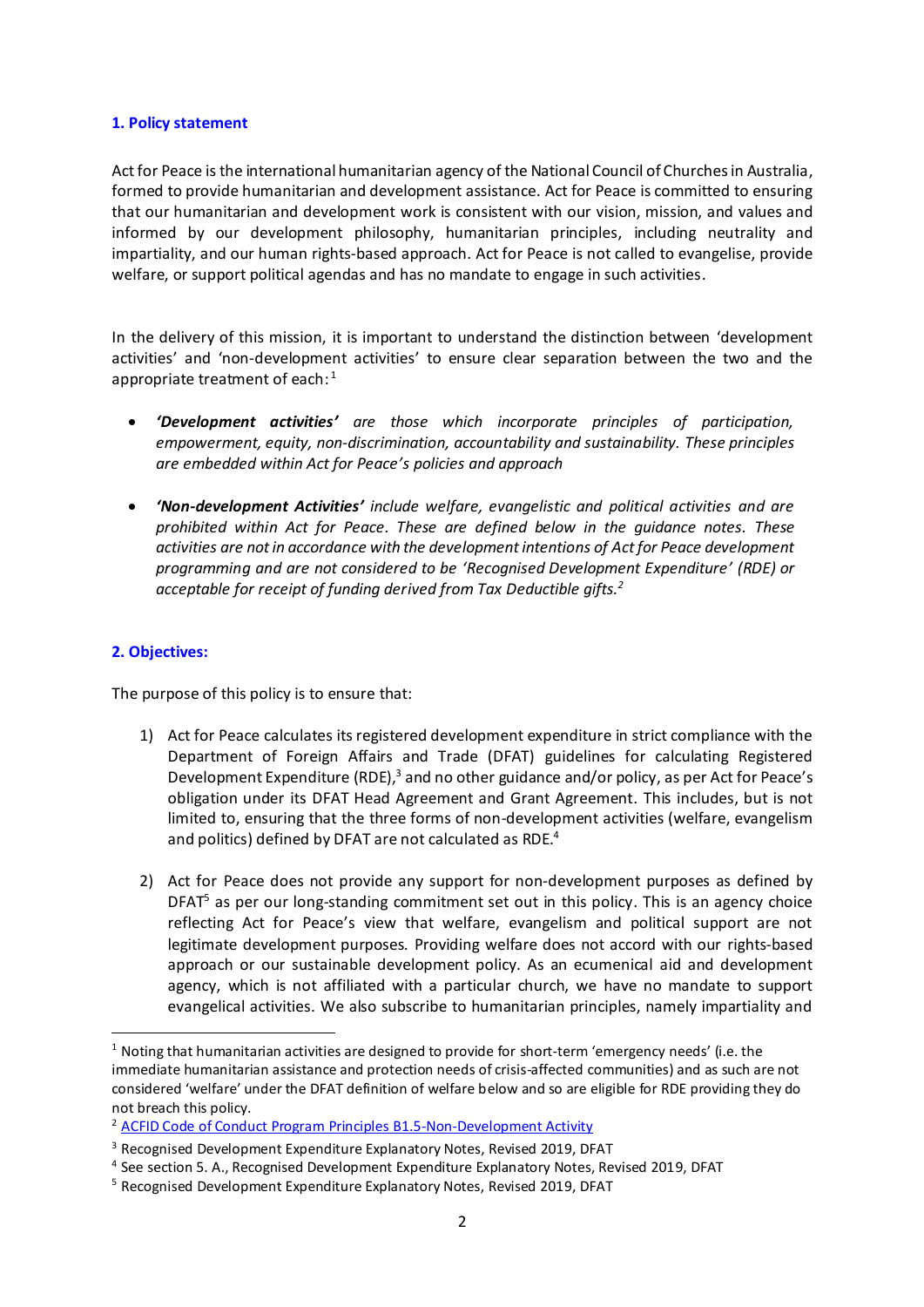neutrality, and as such are prohibited from supporting partisan political activities or taking sides. In keeping, Act for Peace has prohibited funding these forms of non-development activities. Procedurally, Act for Peace ensures against funding non-development activities through various due diligence measures, such as ensuring the relevant clauses are contained in our Partnership and Grant Agreements, appraising project proposals against the appropriate non-development purposes criteria and through monitoring changing programs and activities. These preventative measures and our monitoring checks help Act for Peace ensure against unintentionally or inadvertently providing support for non-development activities.

3) To ensure clarity, transparency and accountability in regard to the two purposes outlined above to all of our stakeholders.

### **3. Scope**

Act for Peace's prohibition on funding 'non-development activities' applies to all of Act for Peace development and humanitarian programs both overseas and in Australia for the purpose of ensuring that funds provided to Act for Peace are used in a transparent manner congruent with the intent they were given and directed to development activities rather than non-development activities (politics, welfare and evangelism).

#### **4. Principles and Standards:**

Principles and Standards are documented in Section 4.7 in our standard Grant Agreement with partners, which explicitly stipulates:

"Funds and other resources designated for the purposes of aid and sustainable development will be used only for those 'Approved Purposes' and will not be used to promote a particular religious adherence or to support a political party, to promote a candidate or organisation affiliated to a political party, or to fund welfare activities (as defined in section 4.8 of the Partnership Agreement).

Act for Peace Partnership Agreements also highlight what funds are for and these objectives and projects are confirmed during monitoring. The Partnership Agreement states that each partner will:

*"Acknowledge that welfare, evangelism and political activities are not approved humanitarian and development purposes and agree to take all necessary measures to ensure that any financial, material or any other forms of in-kind assistance provided by Act for Peace will not be used to support such activities."* 

#### **5. Definitions**

The definitions of welfare, evangelism and political activities used by Act for Peace for both of the purposes outlined above are the same as the DFAT definitions. <sup>6</sup> They are:

#### *Welfare:*

Welfare activities are defined by DFAT as assistance to maintain individuals in a particular condition on a long-term basis, such as institutionalised care programs provided by orphanages, child

<sup>&</sup>lt;sup>6</sup> Section 5) A., Recognised Development Expenditure Explanatory Notes, Revised 2019, DFAT